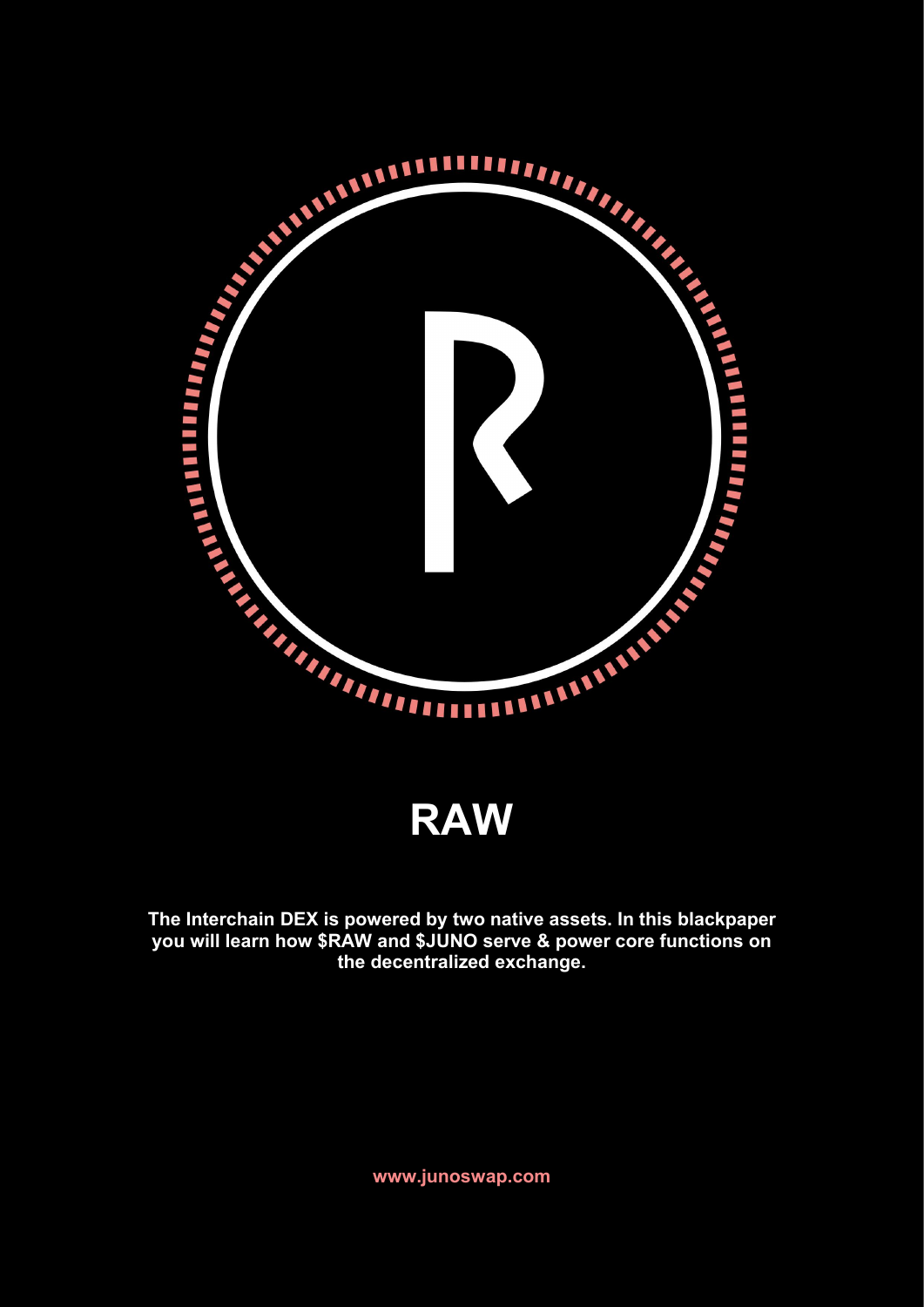**The decentralized JunoSwap Protocol is governed by the JunoSwap DAO. All decisions that shape the DEX are voted in by DAO governance. Key to the DAO is the native asset \$RAW. On a frequent basis, \$RAW farmers/stakers vote on the direction of the DEX and most importantly the pool incentivization. By locking up \$RAW in the DAO, one can curate incentivized pools, assign or remove \$RAW native incentives and receive \$RAW staking rewards in return for participating & locking up \$RAW.**

**The Interchain DEX is built on Juno. A permission-less, decentralized layer 1 blockchain for interoperable smart contracts. Therefore all actions on the DEX require native \$JUNO to fuel smart contract calls and transactions to and from the DEX. Furthermore by default all pairs are always to \$JUNO.**

**A wide and fair distribution of \$RAW is essential to an unbiased governance process and organic growth of the DEX. Therefore the entire circulating genesis supply will be allocated to several leading Cosmos ecosystem networks viafairdrops. These networks include JUNO (\$JUNO), Cosmos Hub (\$ATOM) and Osmosis (\$OSMO).**

**1,000,000,000 \$RAW will be minted at genesis.**

#### **Asset allocation:**

**15% Fairdrops (Snapshots tba.) 40% LP Pool rewards (Over 8 years) 30% DAO Staking rewards (Over 8 years) 15% JunoSwapCore Team (Vested 8 years)**

#### **Supply Breakdown:**

**Fairdrops: 150,000,000 \$RAW LP Pool rewards: 400,000,000 \$RAW DAO Staking rewards: 300,000,000 \$RAW JunoSwap Core Team: 150,000,000 \$RAW**

#### **Fairdrop Breakdown:**

**JUNO holders & delegators: 70,000,000 \$RAW JunoSwap LPs: 30,000,000 \$RAW ATOM holders & delegators: 25,000,000 \$RAW Osmosis LPs: 25,000,000 \$RAW**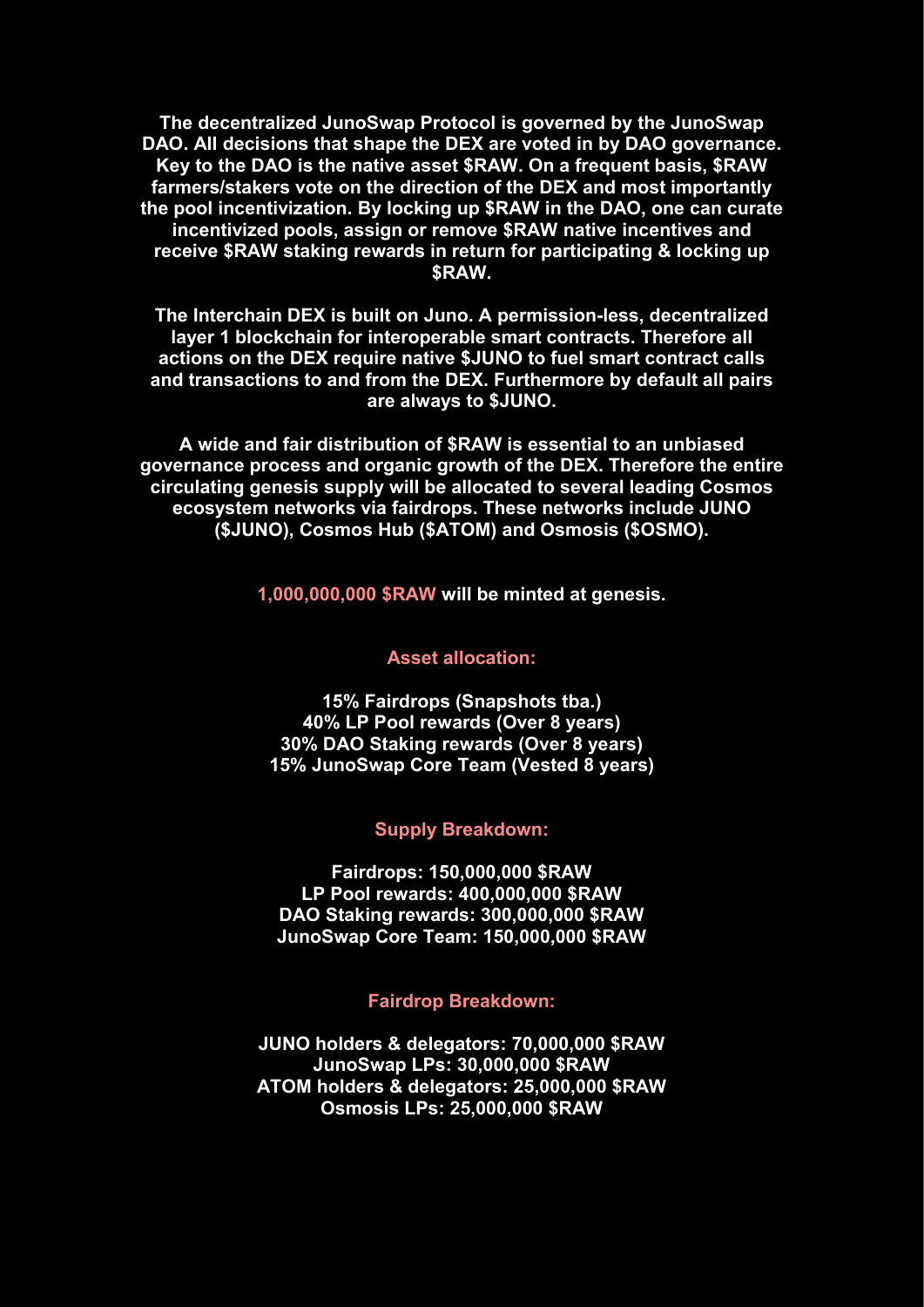### **DAO Treasury**

**The JunoSwap DAO treasury will receive all unclaimed \$RAW from the fairdrops. DAO participants control this war-chest via DAO governance and are free to assign funds for DEX specific growth initiatives by uploading proposals to the DAO. Participants in the DAO are furthermore free to change any % allocation that is outlined in this Blackpaper ie. DAO Staking Rewards, LP Rewards or any other allocation that involves \$RAW.**

### **JunoSwap Core Team**

**The JunoSwap Core development team holds 15% of the \$RAW supply as a strategic reserve. These funds are fully vested for 8 years.**

**Fairdrop snapshot & distribution details**

**Details tba. soon**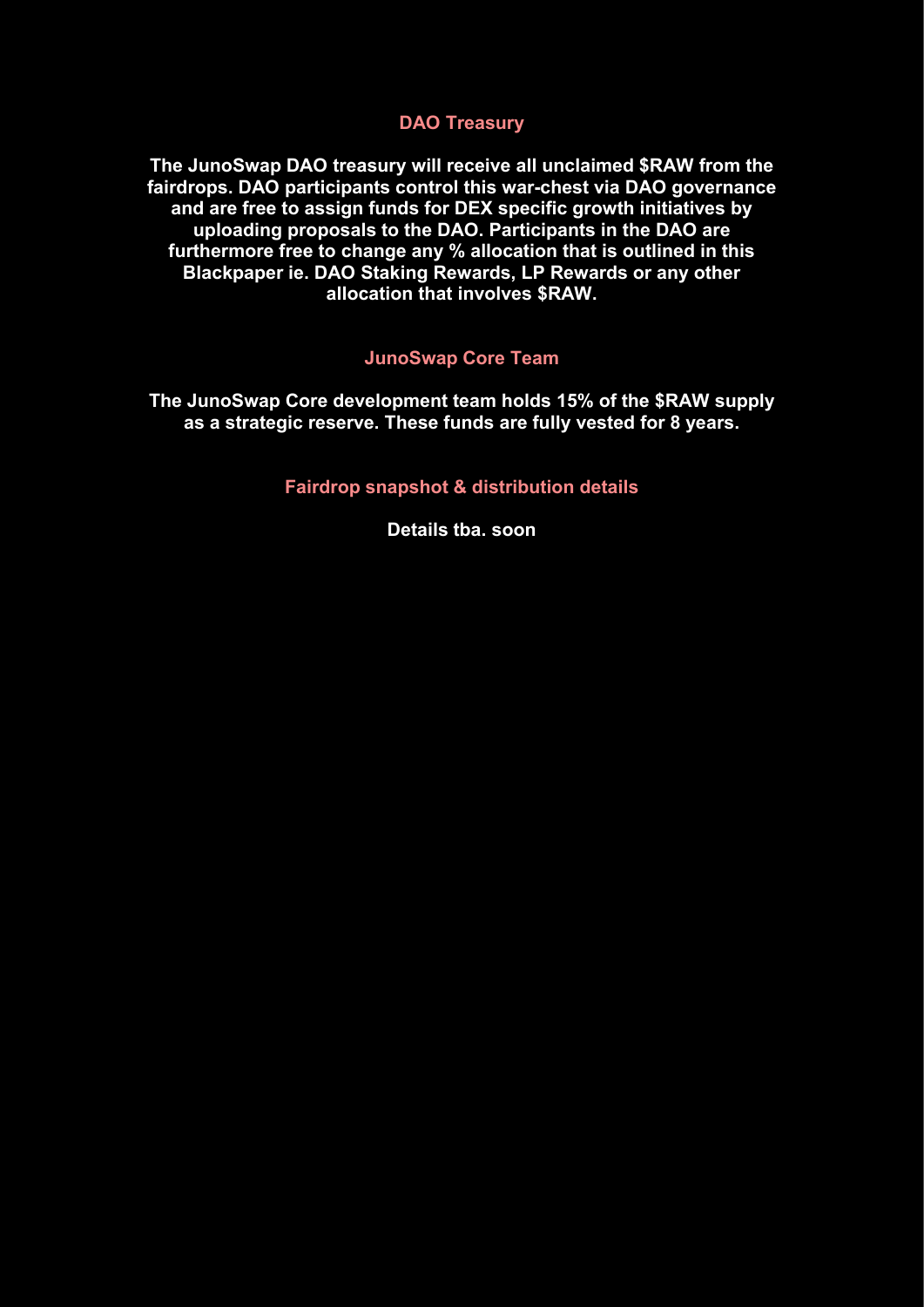### **DAO Staking Rewards**

**300,000,000 \$RAW are allocated to DAO Staking over an 8 year period.**

**Year 1**

**80,000,000 \$RAW**

**Year 2**

# **60,000,000 \$RAW**

**Year 3**

# **40,000,000 \$RAW**

**Year 4**

# **35,000,000 \$RAW**

**Year 5**

# **30,000,000 \$RAW**

**Year 6**

**25,000,000 \$RAW**

**Year 7**

**20,000,000 \$RAW**

**Year 8**

**10,000,000 \$RAW**